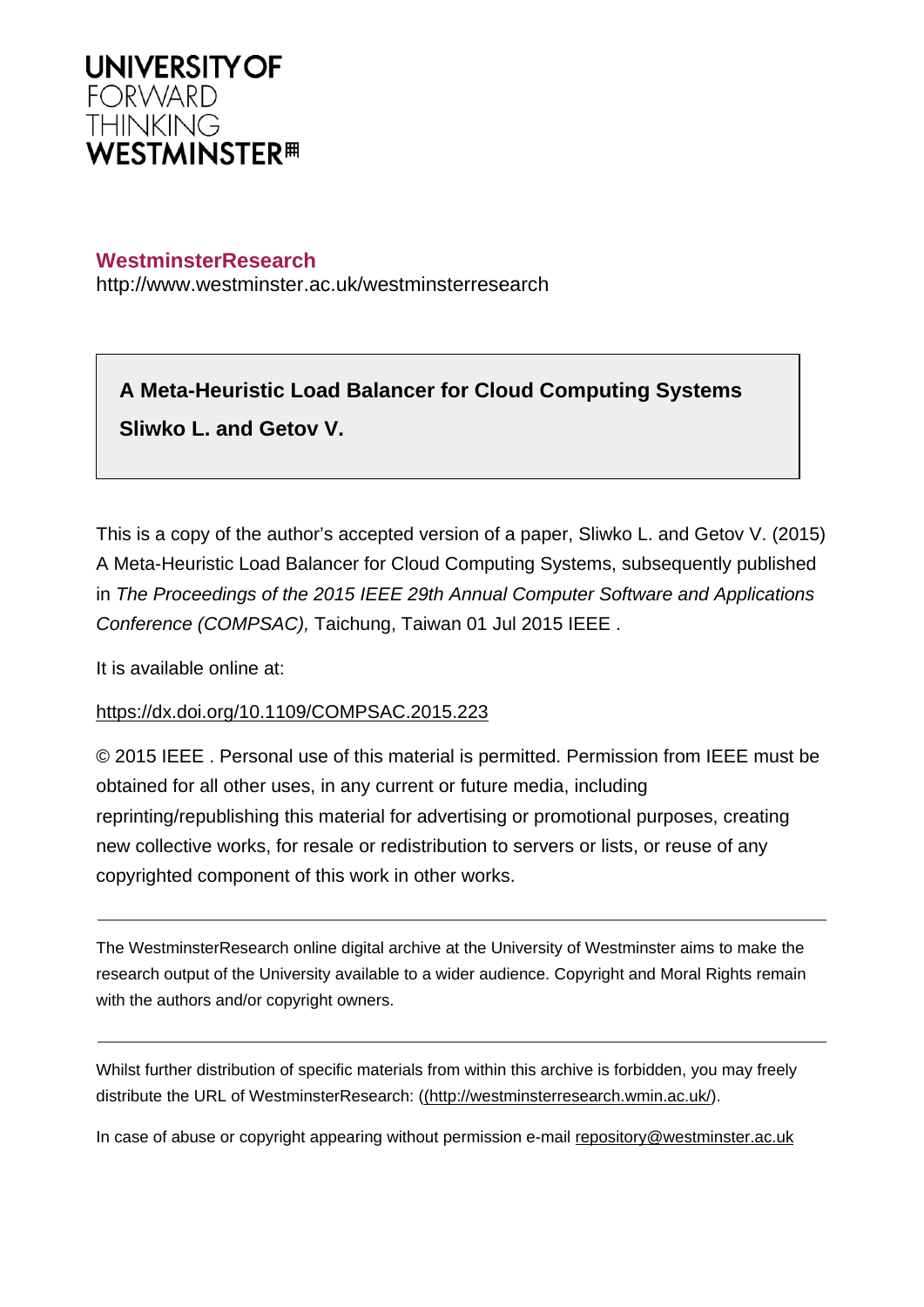## **A Meta-Heuristic Load Balancer for Cloud Computing Systems**

Leszek Sliwko

School of Electronics and Computer Science University of Westminster London, United Kingdom e-mail: lsliwko@gmail.com

*Abstract***—This paper introduces a strategy to allocate services on a cloud system without overloading the nodes and maintaining the system stability with minimum cost. We specify an abstract model of cloud resources utilization, including multiple types of resources as well as considerations for the service migration costs. A prototype meta-heuristic load balancer is demonstrated and experimental results are presented and discussed. We also propose a novel genetic algorithm, where population is seeded with the outputs of other meta-heuristic algorithms.** 

#### *Keywords-cloud computing; load balancing; meta-heuristic*

#### I. INTRODUCTION

Modern day applications are often designed in such a way that they can simultaneously use resources from different computer environments. System components are not just properties of individual machines and in many respects they can be viewed as though they are deployed in a single application environment. In recent years the most advanced technologies offer cloud solutions [9]. A cloud system connects multiple individual servers and maintains the communication between them in order to process related tasks in several environments at the same time. Clouds are typically more cost-effective than single computers of comparable speed and usually enable applications to have higher availability than on a single machine.

Software as a service, where functionality is delivered to end users directly from distributed data centers, is a typical paradigm of the use of cloud systems [20]. Companies no longer need to be concerned about maintaining a huge IT infrastructure. Instead they can simply rent thousands of servers for a required time [9]. A few well-known examples of services backed up by cloud computing are Dropbox, Gmail, Facebook, Youtube and Rapidshare.

This elasticity of resources, without paying a premium for a large-scale usage, is unprecedented in the history of IT [9]. However, it introduces a new set of challenges and problems, which need to be solved. The cloud systems are usually made up of machines with very different hardware configurations and different capabilities. These systems can be rapidly provisioned as per the user's requirements [4] thus resource sharing is a necessity.

This piece of research outlines the significance of resource management strategies in cloud systems – a class of

Vladimir Getov

School of Electronics and Computer Science University of Westminster London, United Kingdom e-mail: V.S.Getov@westminster.ac.uk

systems that are characterized by dynamic changes in their environments. The conventional containers for applications in cloud systems are virtual machines (VM), which can be quickly booted up or shut down on demand [8] and therefore the strategy needs to be robust enough to accommodate rapid changes in available resource configurations. In this paper, we specify an abstract model of cloud resources utilization (Section II), including multiple types of resources and consideration of service migration costs. Using an abstract model, Section III describes the research problem formulation. We then present the design of a prototype metaheuristic load balancer (Section IV), which can be used to manage medium-size cloud systems. Sections V and VI provide the details of the experiments setup and results. In Section VII we conclude by discussing various employed strategies and highlight their advantages and weaknesses.

#### II. MODEL OF CLOUD RESOURCES UTILIZATION

Our model consists of nodes and services where the load balancer task is to keep a good load balance through resource vector comparisons. In considering what is actually constituted as a 'service' in a cloud environment an example may be seen in a popular cloud environment such as Amazon's EC2, where applications are deployed within the full operating system VM. One might question the effectiveness of this approach; however this schema has many benefits such as the almost complete separation of execution contexts and a complete control over the local system environment parameters.

Services run constantly, which means they are not *tasks* which can be defined as a finite piece of work to be done [12] and do require resources, which are provided by the nodes. Every node has a certain amount of variable resources available, referred to in this paper as the *available resources*  set. All resources on nodes are considered renewable and continuous. Assigning a service to a node only temporarily lowers available resource levels. Both the *resources needed* by the service and the *resources available* on the node are described by the vector of integer values. In this experiment we use four types of resources: CPU, allocated memory, network bandwidth and I/O operations speed.

A cloud system environment is characterized by very dynamic changes in resource availability. During its operations, some nodes might become idle or overloaded,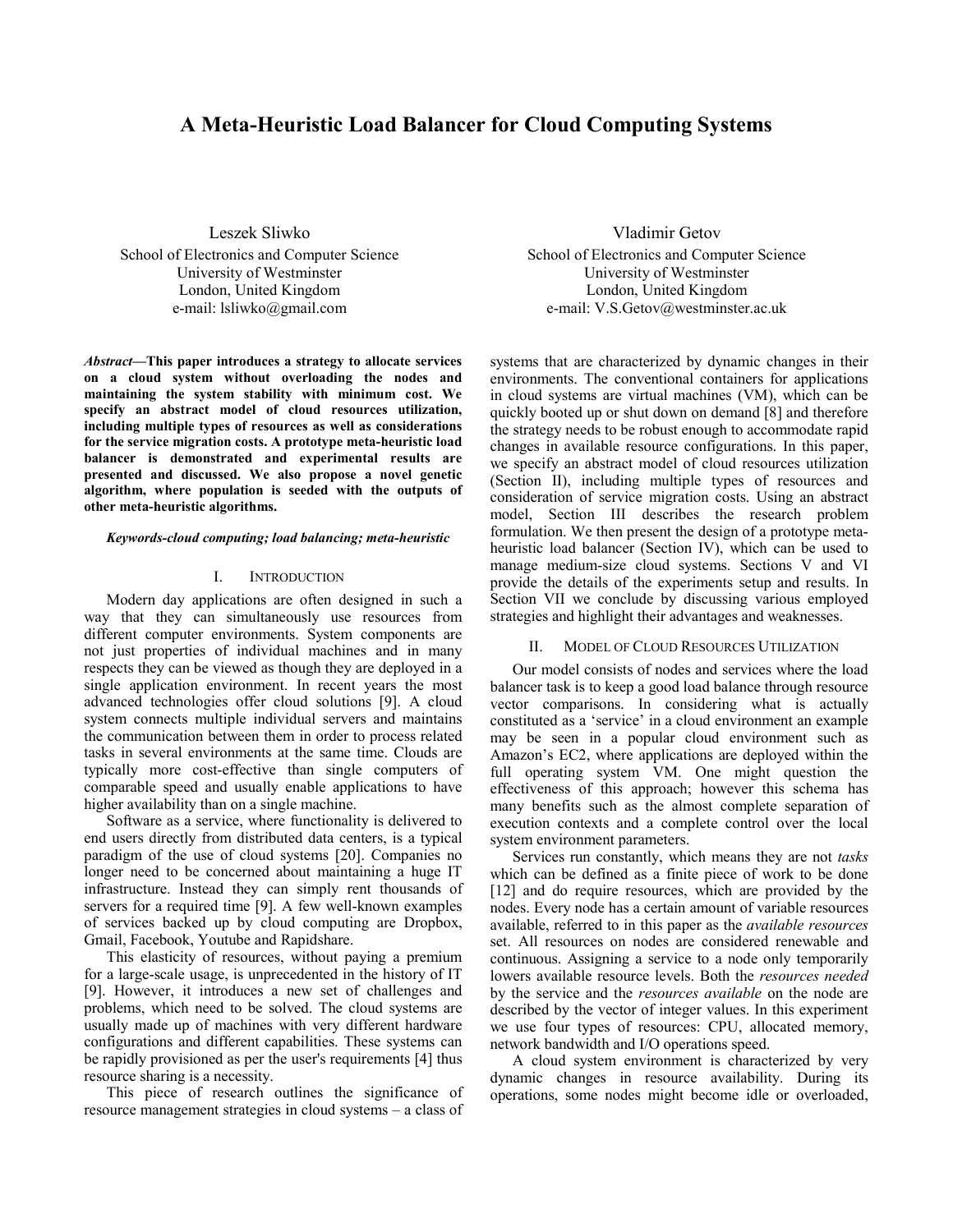additional nodes might become available, demand for particular service changes or part of a cloud network could go offline. Therefore it is critical to provide a mechanism to automatically migrate services to alternative nodes.

Distributed systems often store or process large amounts of '*states*' – a *state* consists of data such as a database, files, relations, session data and identifiers, which are frequently updated [20]. Service migration is similar to jobs checkpointing [5]. During service migration the service VM is stopped and its *state* saved to a state snapshot file. This file then gets copied over the network to an alternative node, where the same VM is then restored. Therefore, a service will always carry some of the system *state*. Our tests (VMware) show that saved state size (collapsed snapshot file) is proportional to application disk usage combined with memory usage (see 'general formula' in [25]).

When we move a service to an alternative node, the *state* also has to be transferred. In this model, every service has its integer cost value assigned which is an abstract representation of the impact the *service migration* will.



Figure 1. System transformation and migration cost

#### III. PROBLEM FORMULATION

Let us define  $\Lambda = (\tau, \eta, \psi, a, r, c)$  as a problem space and system as a pair  $(A, \mu)$ . In the *d*-resource system *optimization problem*, we receive a set  $\tau$  of  $\ell$  mobile services  $\tau = \{t_1, t_2, ..., t_i\}$  and a set  $\eta$  of *m* fixed nodes  $\eta = \{n_1, n_2, ..., n_m\}$ . We call  $\mu : \tau \rightarrow \eta$  as a *service assignment* function, where each service has to be assigned to the node.

We also consider:

- $\psi = \{i_1, i_2, \dots, i_d\}$  as a set of all different kinds of resources. To illustrate, for  $d=3$  we could define  $\psi = \{CPU, memory, network\}$ .
- $a: \psi \times \eta \to N \cup \{0\}$  as a fixed *available resources* on the nodes.  $a_i(n)$  is the available level (integer value) of a resource *i* on the node *n* .
- $r: \psi \times \tau \to N \cup \{0\}$  as a fixed *required resources* for services.  $r_i(t)$  is the required level (integer value) of a resource *i* of service *t* .
- $c: \tau \to N \cup \{0\}$  as a *service migration cost* function.  $c(t)$ means cost incurred migrating service executables and its *state* and preparing service environment.

For every node  $n \in \eta$  we define a set  $A_n = \{ t \in \tau : \mu(t) = n \}$  of all services assigned to the node *n* . We also define  $f: \psi \times \eta \to N \cup \{0\}$  as *remaining resources* on the nodes:

$$
f_i(n) = a_i(n) - \sum_{i \in A_n} r_i(t)
$$
 (1)

We consider system  $(A, \mu)$  as *stable*, if  $f_i(n) \ge 0$  i.e.:

$$
\sum_{i \in A_n} r_i(t) \le a_i(n)
$$
, for every  $n \in \eta$ ,  $i \in \psi$  (2)

Otherwise the system  $(\Lambda, \mu)$  is *overloaded*.

Each service *t* is initially assigned by *service assignment* function  $\mu_0$  to some node  $\eta$ . During the *system transformation*  $(\mu_0 \to \mu_1)$  service  $t \in \tau$  can be reassigned to any different node  $n \in \eta$ . The process of moving the service to a different node is referred to as *service migration* and this feature generates a *service reassigning cost*:

$$
c_{(\mu_0 \to \mu_1)}(t) = \begin{cases} 0, & \mu_0(t) = \mu_1(t) \\ c(t), & \mu_0(t) \neq \mu_1(t) \end{cases}
$$

Every *system transformation* process  $(\mu_0 \rightarrow \mu_1)$  has its *system transformation cost*:

$$
c_{(\mu_0 \to \mu_1)} = \sum_{t \in \tau} c_{(\mu_0 \to \mu_1)}(t)
$$
 (3)

Consider initial *service assignment*  $\mu_0$ ; *service assignment*  $\mu^*$  is optimal for  $\mu_0$ , if  $\mu^*$  renders system  $(\Lambda, \mu^*)$  stable and:

$$
c_{\left(\mu_0 \to \mu^*\right)} \leq c_{\left(\mu_0 \to \mu\right)}, \text{ for every stable system } (\Lambda, \mu).
$$

N.b.: when  $(\Lambda, \mu_0)$  is *stable* for initial *service assignment*  $\mu_0$ , the *system transformation cost* equals zero as it is considered optimal.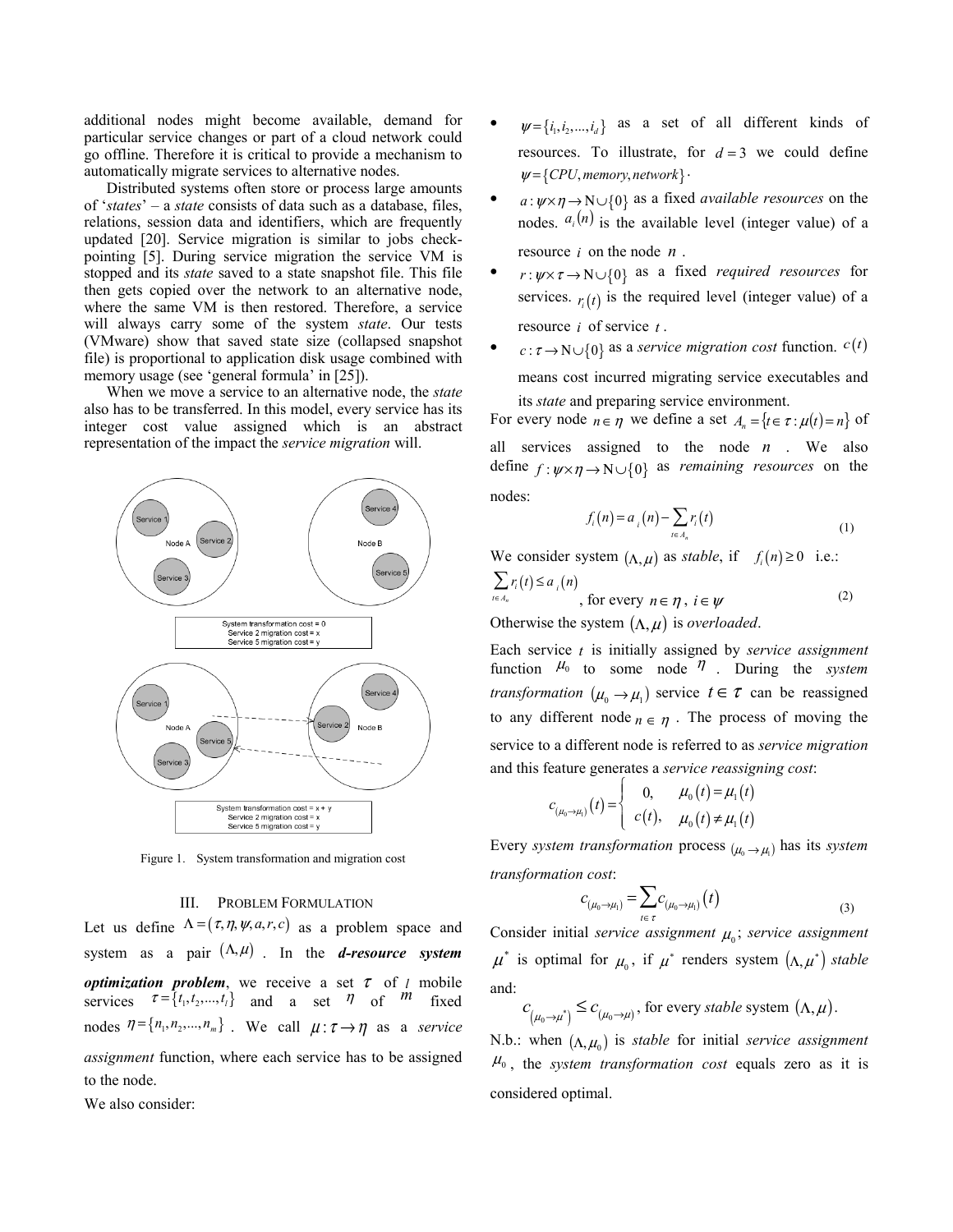We also consider two *service assignment* functions  $\mu_0$  and

 $\mu$ <sup>1</sup> to be *neighbors* if:

$$
\left| \left\{ t \in \tau : \mu_0(t) \neq \mu_1(t) \right\} \right| = 1 \tag{4}
$$

The *d-resource system optimization problem* (D-RSOP) is a variant of classical Resource-Constrained Project Scheduling Problem (RCPSP), thus D-RSOP also belongs to the NP-hard (Nondeterministic Polynomial-time hard) problems class. RCPSP has been examined numerous times by researchers and numerous solutions have been proposed, implemented and tested [1][2][3][6][15][18]. RCPSP is solvable by simple heuristics such as the H1m (heuristic procedure where each job is assigned a fixed continuous resource amount equal to 1/m) and HCRA (heuristic procedure for continuous resource allocation) algorithms [17], however the result quality is low. Exact methods have been explored, but either they have a limitation of problem size or focus only on deriving new lower bounds as an optimal solution can be found and verified only in small problem instances [15][21]...

#### IV. LOAD BALANCER DESIGN

Our load balancer prototype was implemented in a functional programming language Scala (version 2.11.4). The source code of this load balancer is available at: https://github.com/lsliwko/MASB. All computations were performed on a MacBook Pro with 2.4GHz dual-core Intel Core i5 and Java 1.6.

The core of the load balancer is a decision-making module based on meta-heuristic algorithms, which assigns services to nodes. The load balancer sequence was designed as shown in Figure 2.



Figure 2. Load balancer sequence

Our load balancer has to maintain a difficult balance between the speed and quality of its decisions as badly assigned services can cause global system instability. The selection of the most efficient algorithm is critical. Based on previous research [16], as well as our existing work not every algorithm will perform well with this problem. For the purpose of the experiment, we have selected several of the most promising strategies as outlined below.

A. Greedy is an algorithm that follows the problem solving heuristic of making the locally optimal choice at each stage with the hope of finding a global optimum. In many problems, a greedy strategy is effective; however, it usually does not produce an optimal solution in this research. Nevertheless, a greedy heuristic will yield locally optimal solutions in a very quick time.

B. Tabu Search (TS) was introduced by Fred W. Glover in 1986 [10] and further formalized in 1989 [11]. This algorithm has been suggested by previous research on a similar problem [14]. TS searches for an improved solution in immediate neighbors (solutions that are similar except for one or two minor details). TS enhances its performance by maintaining a list of visited solutions so that the algorithm does not consider that possibility repeatedly.

C. Simulated Annealing (SA) is a general method for finding the global optimum by a process inspired from annealing in metallurgy heating and controlled cooling of a material to increase the size of its crystals and reduce their defects [26]. This effect is implemented in the SA algorithm as a slow decrease in the probability of accepting worse solutions as it explores the solution space. Previous research over use of this strategy in load balancing can be found [16].

D. Genetic Algorithm  $(GA)$  — is a search heuristic that mimics the process of natural selection. GA belong to the larger class of evolutionary algorithms, which generate solutions to optimization problems using techniques inspired by natural evolution, such as inheritance, mutation, selection, and crossover. Unmodified GA has been previously examined with good results [15]. In this research we have deployed a variant with Genetic Drift step — detailed in [23].

E. Seeded Genetic Algorithm (SDA) — the generation of random solutions is the most costly step in GA strategy, sometimes taking up to 60-70% of a total computation time. Therefore, we have implemented a novel approach, where Genetic Drift step has been replaced with locally optimal solutions (i.e.: solutions seeding) found by Greedy, Tabu Search (TS) and Simulated Annealing (SA) algorithms. This approach should allow us to dramatically lower the total size of population (as individual genotypes are of better quality). To test this approach, respective strategy variations were created: SGA-Greedy, SGA-TS and SGA-SA.

F. Full Scan (FS) – this strategy performs a full search over all available configurations. FS strategy is convergent meaning it is able to find the globally optimal solution in finite time, under appropriate modeling assumptions. Multiple optimization techniques have been implemented in this algorithm, including shaving and path cut [7] and largest-migration-cost-first.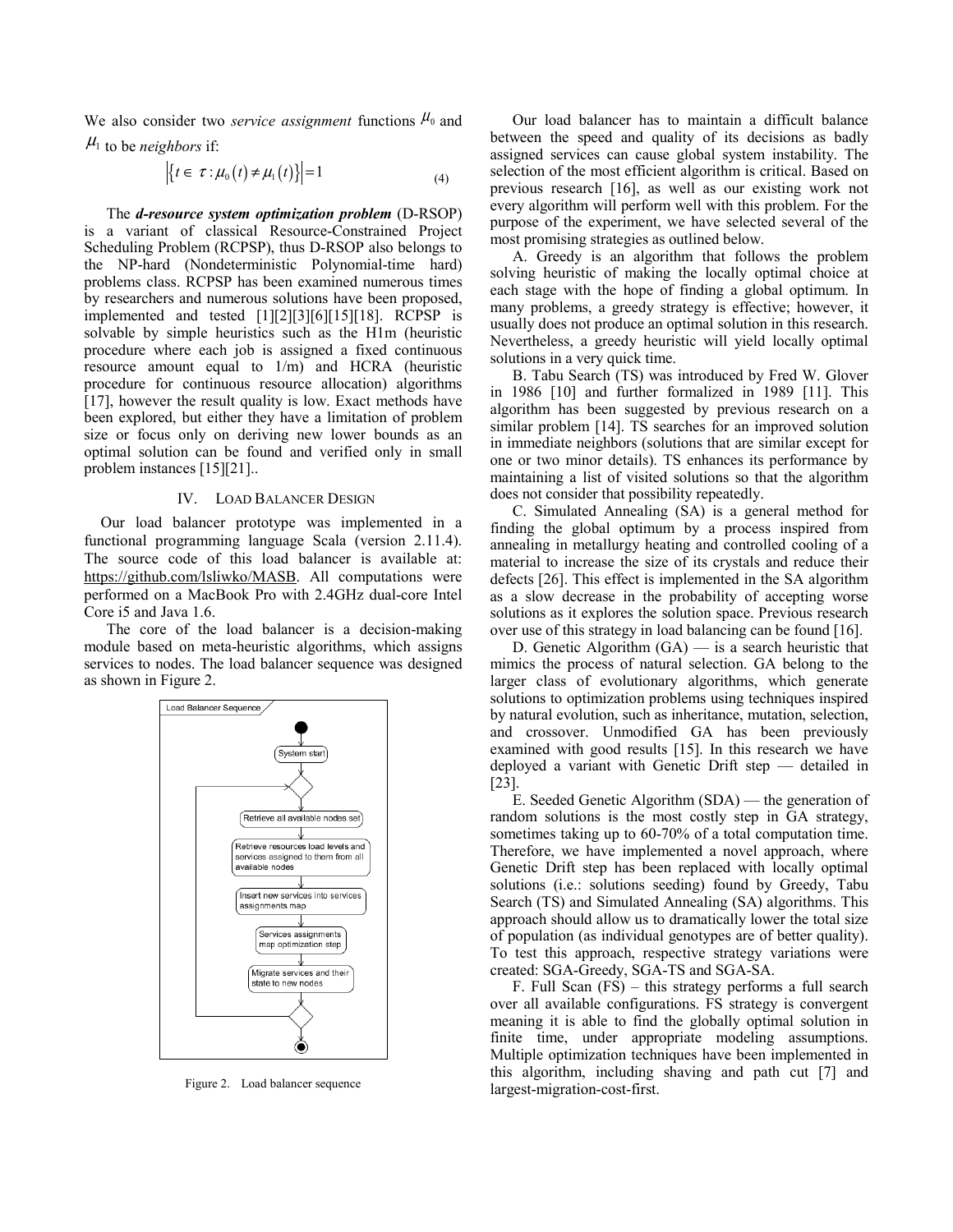## V. EXPERIMENTS SETUP

The characteristics of a cloud workload in a data center significantly differ from traditional grid computing [8]. There exists only a limited number of publicly available cloud system workload traces and those are stripped of useful details [21]. The research community is mostly relying on simulations and models to conduct their experiments. The quality of input data and its realistic nature is a very important factor as it has a direct impact on the accuracy of results. In this experiment we have generated system configuration based on the previous research [8][13][21][22] and also on our professional experience while working with Amazon EC2 cloud instances (see Table 1 and Table 2).

TABLE I. EXPERIMENTAL DATA – NODES CONFIGURATION

| Node | <b>Resource I</b><br>(CPU) | <b>Resource II</b><br>(Memory) | <b>Resource III</b><br>(Network) | <b>Resource IV</b><br>$(1/0$ speed) |
|------|----------------------------|--------------------------------|----------------------------------|-------------------------------------|
|      | 100                        |                                | 100                              |                                     |
|      | 70                         |                                | 70                               | 50                                  |
|      | 50                         | 80                             |                                  |                                     |
|      | 60                         | 60                             | 50                               | 80                                  |
|      | 50                         | 90                             | 80                               | 40                                  |
|      | 60                         | 100                            | 50                               | 60                                  |
| ι.   | 80                         | 50                             | 50                               | 40                                  |
| н    | 80                         | 80                             | 80                               | on                                  |

TABLE II. EXPERIMENTAL DATA – SERVICES CONFIGURATION

| Service         | Initial node            | <b>Migration</b> cost | Resource<br>6<br>S                   | Resource II<br>(Memory) | Resource III<br>(Network)            | (I/O speed)<br>Resource IV | Service         | Initial node            | Migration cost          | Resource<br>(CBL)         | Resource II<br>(Memory)   | Resource III<br>(Network) | (I/O speed)<br>Resource IV |
|-----------------|-------------------------|-----------------------|--------------------------------------|-------------------------|--------------------------------------|----------------------------|-----------------|-------------------------|-------------------------|---------------------------|---------------------------|---------------------------|----------------------------|
| $\overline{01}$ | Ā                       | $\overline{4}$        | 1                                    | 10                      | 4                                    | $\overline{2}$             | 31              | J                       | 4                       | 19                        | 18                        | ī                         | 8                          |
| 02              | c                       | 5                     | 1                                    | $\overline{6}$          | 5                                    | $\overline{2}$             | 32              | Ή                       | 10                      | $\overline{6}$            | 14                        | 3                         | 7                          |
| 0 <sup>3</sup>  | G                       | 4                     | 5                                    | 2                       | 5                                    | 6                          | 33              | ı                       | $\overline{2}$          | 3                         | 10                        | 3                         | 2                          |
| 04              | Ä                       | $\overline{17}$       | 10                                   | 17                      | ī                                    | $\overline{2}$             | 34              | E                       | 4                       | 2                         | $\overline{\mathbf{8}}$   | 1                         | 8                          |
| 05              | D                       | 10                    | 14                                   | 10                      | ī                                    | ī                          | 35              | Ē                       | 9                       | $\overline{\mathbf{8}}$   | $\overline{9}$            | 9                         | 5                          |
| 06              | c                       | 3                     | $\overline{\mathbf{3}}$              | 12                      | 3                                    | 8                          | 36              | F                       | 4                       | 8                         | 15                        | 13                        | ī                          |
| $\overline{07}$ | c                       | 6                     | 15                                   | 2                       | 18                                   | 3                          | $\overline{37}$ | $\overline{\mathsf{G}}$ | $\overline{2}$          | $\overline{12}$           | $\overline{\mathbf{8}}$   | $\overline{\mathbf{5}}$   | 3                          |
| 08              | F                       | $\overline{6}$        | ī                                    | 4                       | 8                                    | $\overline{4}$             | 38              | Ē                       | 2                       | 16                        | $\overline{11}$           | ī                         | 2                          |
| 09              | Đ                       | 4                     | 4                                    | 3                       | $\overline{17}$                      | 10                         | 39              | D                       | 8                       | 13                        | $\overline{\mathbf{8}}$   | $\overline{6}$            | 4                          |
| $\overline{10}$ | ъ                       | 4                     | $\overline{\bf 8}$                   | 19                      | $\overline{19}$                      | $\overline{\mathbf{8}}$    | 40              | $\overline{\mathsf{G}}$ | 3                       | $\overline{6}$            | 9                         | $\overline{10}$           | ī                          |
| $\overline{11}$ | B                       | 8                     | 5                                    | 9                       | 18                                   | 4                          | 41              | T                       | $\overline{6}$          | 14                        | ī                         | $\overline{11}$           | $\overline{\mathbf{8}}$    |
| 12              | T                       | $\overline{6}$        | 16                                   | 14                      | 3                                    | $\overline{2}$             | 42              | Ή                       | 7                       | 8                         | 3                         | 10                        | 3                          |
| $\overline{13}$ | $\overline{\mathsf{G}}$ | 4                     | $\overline{6}$                       | 5                       | $\overline{17}$                      | $\overline{11}$            | 43              | F                       | 9                       | 9                         | 9                         | $\overline{10}$           | 9                          |
| $\overline{14}$ | Ē                       | 5                     | 18                                   | $\overline{11}$         | 13                                   | 4                          | 44              | Ā                       | $\overline{\mathbf{8}}$ | $\overline{11}$           | $\overline{\mathbf{8}}$   | 12                        | $\overline{11}$            |
| 15              | F                       | T                     | 10                                   | 9                       | 12                                   | $\overline{\mathbf{8}}$    | 45              | c                       | 2                       | 5                         | 5                         | 7                         | 18                         |
| $\overline{16}$ | A                       | 9                     | $\overline{12}$                      | $\overline{17}$         | $\overline{14}$                      | 1                          | 46              | $\overline{\mathsf{G}}$ | 6                       | 2                         | 7                         | 3                         | 2                          |
| $\overline{17}$ | Đ                       | 5                     | $\overline{\overline{3}}$            | $\overline{6}$          | $\overline{\overline{\overline{8}}}$ | $\overline{6}$             | 47              | J                       | 5                       | 4                         | $\overline{\overline{3}}$ | 10                        | $\overline{16}$            |
| $\overline{18}$ | B                       | 5                     | $\overline{\overline{\overline{8}}}$ | 12                      | 3                                    | $\overline{11}$            | 48              | Ή                       |                         | 5                         | 2                         | $\overline{14}$           | 8                          |
| $\overline{19}$ | $\overline{\mathsf{c}}$ | 7                     | $\overline{15}$                      | $\overline{12}$         |                                      | $\overline{9}$             | 49              | $\overline{B}$          | 2                       | $\overline{6}$            | 7                         | 1                         | $\overline{1}$             |
| $\overline{20}$ | $\overline{\mathsf{G}}$ | ī                     | $\overline{4}$                       |                         | $\overline{6}$                       | 12                         | 50              | ı                       | 1                       | 1                         | 9                         | $\overline{6}$            | $\overline{13}$            |
| $\overline{21}$ | F                       | 7                     | $\overline{12}$                      | $\overline{10}$         | $\overline{5}$                       | T                          | 51              | $\overline{\mathsf{G}}$ | 4                       | 4                         | $\overline{11}$           | $\overline{9}$            | $\overline{6}$             |
| $\overline{22}$ | $\overline{\mathsf{G}}$ | 2                     | 3                                    | 16                      | $\overline{16}$                      | $\overline{2}$             | 52              | τ                       | 3                       | 7                         | $\overline{2}$            | 7                         | 5                          |
| $\overline{23}$ | Ħ                       | 5                     | $\overline{6}$                       | $\overline{19}$         | ī                                    | 4                          | 53              | Έ                       | $\overline{12}$         | $\overline{6}$            | $\overline{6}$            | $\overline{10}$           | $\overline{12}$            |
| $\overline{24}$ | $\overline{\mathsf{D}}$ |                       | 16                                   | $\overline{11}$         | $\overline{2}$                       | 3                          | 54              | J                       | 10                      | $\overline{\overline{3}}$ | 9                         | $\overline{\mathbf{8}}$   | 10                         |
| $\overline{25}$ | F                       | 4                     | 14                                   | 8                       | 15                                   | 9                          | 55              | K                       | $\overline{\mathbf{8}}$ | 5                         | 5                         | 4                         | 8                          |
| $\overline{26}$ | $\overline{\mathsf{G}}$ | 10                    | $\overline{4}$                       | 15                      | 7                                    | 8                          | 56              | Ή                       | 7                       | 6                         | 3                         | 5                         | 7                          |
| $\overline{27}$ | B                       | 2                     | $\overline{20}$                      | 19                      | 5                                    | $\overline{2}$             | 57              | Ā                       | 3                       | 8                         | 12                        | $\overline{2}$            | $\overline{6}$             |
| 28              | B                       | 8                     | 16                                   | $\overline{2}$          | 3                                    | 5                          | 58              | F                       | 1                       | 12                        | $\overline{17}$           | 1                         | 9                          |
| 29              | G                       | 6                     | 16                                   | 10                      | 3                                    | T                          | 59              | F                       | 6                       | 10                        | 8                         | 6                         | 14                         |
| 30              | F                       | 5                     | 1                                    | 1                       | 3                                    | 10                         | 60              | c                       | 5                       | 9                         | $\overline{2}$            | 3                         | $\overline{\mathbf{8}}$    |

### VI. EXPERIMENTAL RESULTS

Three strategies (Greedy, Tabu Search and Simulated Annealing) were designed with the end state (i.e. no more steps were possible). If a strategy finished before given time it was continuously re-run and the best result selected. The number of runs significantly varied per strategy, especially in the lower sizes of the solutions space (see Figure 3).

The Greedy algorithm was the fastest strategy, testing the highest number of candidate solutions. It is especially visible in small-size problems (i.e.: the number of neighbor candidate solutions is small). However, the returned solutions have a low quality (see Figure 5).



Each algorithm creates a number of candidate solutions during their run. Deciding if a candidate solution is stable (i.e.: no nodes are overloaded) tends to be the most expensive step in computations, with around 50-70% of CPU time (depending on tested strategy) spent on the validation of solution feasibility routines. As an optimization, implementations were caching newly created solutions, meaning the same tasks assignment setup is never tested twice for being stable as the result is retrieved from memory. In the chart shown in Figure 4 we have plotted the average number of unique candidate solutions created in each test scenario.



Figure 4. Unique candidate solutions created (per minute)

We designed five testing scenarios to see how each strategy copes with the increasing complexity of the problem. We have assumed that new nodes are added only when new services are deployed [21] and a demand for computing resources increases. We are simulating this scenario with enabling additional nodes (in each test two additional nodes and ten more services are added). We have assumed that the load balancer will be run periodically, thus we have selected an arbitrary computation time, after which the best-found solution was selected as output result (see Table 3).

The Full Scan strategy was used only as a benchmark if a global optimal solution was found and such limit was not imposed. The Full Scan strategy was not able to finish scenarios Test IV and Test V in reasonable time (24 hours and 5 days respectively). All other strategies' results were plotted on the chart above (the lower system transformation costs are better).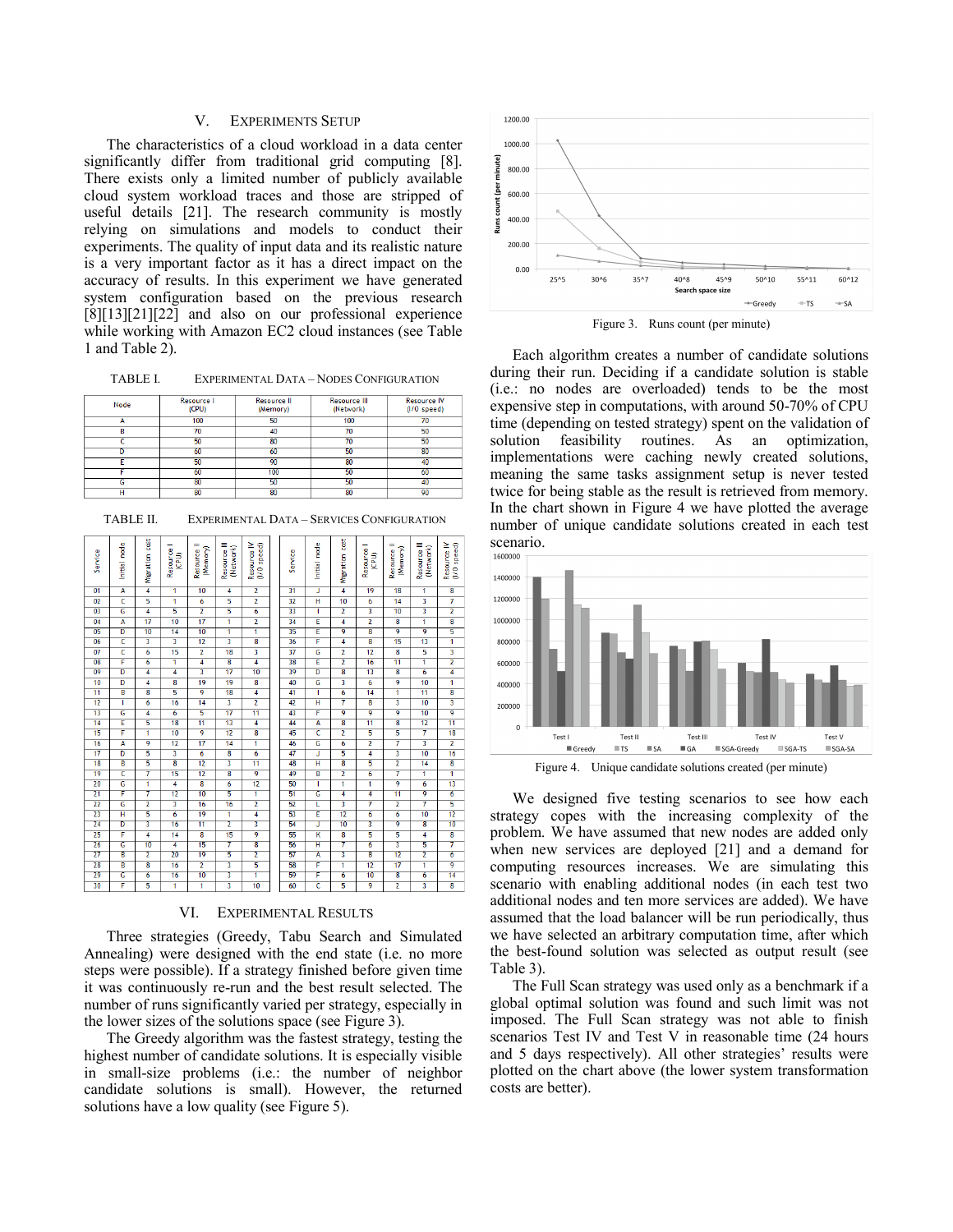| <b>Scenario</b> | <b>Deployed</b><br>services | Enabled<br>nodes | Computati<br>on time | Search<br>space size |  |  |
|-----------------|-----------------------------|------------------|----------------------|----------------------|--|--|
| Test I          | $1-20$                      | $A-D$            | 30 seconds           | $20^{4}$             |  |  |
| Test II         | $1-30$                      | $A-F$            | 1 minute             | $30^{6}$             |  |  |
| Test III        | $1-40$                      | $A-H$            | 2 minutes            | 40 <sup>8</sup>      |  |  |
| Test IV         | $1-50$                      | A-J              | 4 minutes            | $50^{10}$            |  |  |
| Test V          | $1-60$                      | $A-I$ .          | 8 minutes            | $60^{12}$            |  |  |

TABLE III. EXPERIMENTAL DATA – NODES CONFIGURATION

#### VII. RESULTS

As it was demonstrated in previous research [17][19][23], when solving classical Resource-Constrained Project Scheduling Problem and its variants, more complex metaheuristics (e.g.: TS, SA, GA) perform significantly better than simple algorithms such as Greedy.

It was confirmed in our results (Figure 5), where more sophisticated algorithms had generally better results (i.e. lower *system transformation cost*). Below we present a discussion on outcome of each strategy.



A. Greedy – a very short execution time allowed strategy to be repeatedly run and therefore a few stable solutions were found in each test. Result solutions were of average quality; the most time consuming step was the generation of solution's neighbors (e.g.: during the Test V scenario, each step required 60 x  $12 = 720$  configurations to be examined).

B. Tabu Search (TS) – the main bottleneck in this approach was the last step where all of all same-value solutions had to be visited and marked as Tabu. Therefore, we have introduced a maximum limit of dull (without bettering solution) moves the strategy will perform, before the strategy gives up and returns the actual solution. Overall, the TS algorithm was working very well in small instances of a problem, which confirms results documented in [14].

C. Simulated Annealing (SA) strategy did require a much larger number of computations, often reaching only a fraction of runs in the same time as Greedy or TS. However, it did not require costly generation of all the solution neighbors, therefore re-runs count decreased at a much slower pace than above strategies. This strategy benefited the most from introducing the solution cache.

D. Genetic Algorithm (GA) variant was previously examined [23] and its main drawback is a costly generation of random solutions in the Genetic Drift step, especially when more types of resources are considered and a solution space grows in size. Performance was shown to be sufficient when examining two kinds of resources. However, due to the number of random generations required in order to create initial population the strategy performed quite poorly when four resources were introduced. As in [15], the larger the problem size, the lower the quality of the found solution was; while simpler algorithm's performance (i.a.: Greedy, TS and SA) was not impacted that much. Upon detailed examination, we have found out that randomized solutions pool often contained a significant number of solutions of low quality. They were often eliminated in the next step; however, this process had a computation cost. This became noticeably apparent in instances of a larger problem, where ten or more nodes are involved.

E. Seeded Genetic Algorithm (SGA) was the most interesting strategy in our experiment. As mentioned in GA, the randomized solutions pool contains low quality solutions and elimination of those is costly, therefore we have introduced solutions seeding to replace the previously designed Genetic Drift step [23] in the Genetic Algorithm. This allowed us to downsize the available genetic pool to 25% of its original size, which greatly reduced the computation time (around 50-70%) required to find good solutions without a reduction in quality. SGA returned the best results within the set time frame. In each case (Greedy vs. SGA-Greedy, TS vs. SGA-TS, SA vs. SGA-SA), the found solution was improved and generally less candidate solutions were examined (in Test V ca.14% less candidates were visited). In this experiment the variant with TS strategy returned the best results.

F. Full Scan strategy guarantees a globally optimum solution is found. Over the course of a research, this strategy has been heavily optimized: currently only about 9% of a solutions tree is traversed, the strategy starts moving services with the highest migration costs first, algorithm cuts leaves as soon as partial solution is deemed unstable. However, this still cannot be considered an efficient strategy due to a large number of computations required. In this experiment, Full Scan strategy was used to produce a global optima solution only in minor instances of a problem.

#### VIII. CONCLUSIONS

In this paper after analyzing the algorithms performance, we came to the following conclusions, which might help us design new and/or enhance already existing algorithms:

1. The meta-heuristic algorithms rely on traversing a search space in small steps, meaning the next selected solution is usually similar to current one, but usually better. It might be beneficial to give higher priority to moving already-migrated services (as they already increased migration cost) and also prioritize moving services with smaller migration cost (due to reduced impact upon total migration cost). However, this step requires building problem-specific knowledge into algorithms.